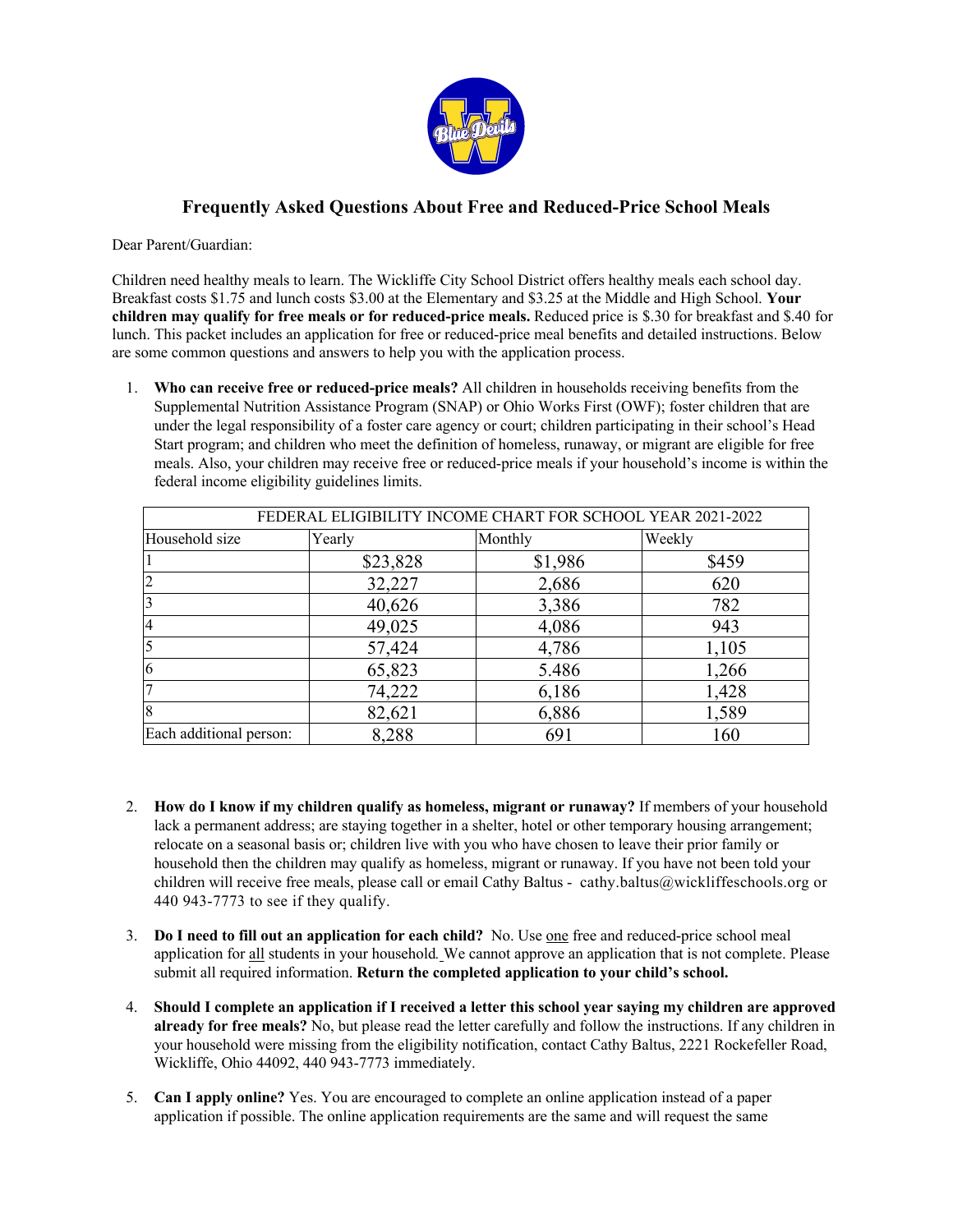information as the paper application. Visit www.Wickliffeschools.org to begin or to learn more about the online application process. Contact Cathy Baltus, 2221 Rockefeller Road, Wickliffe, Ohio 44092, 440 943- 7773 with any questions about the online application.

- 6. **My child's application was approved last year. Do I need to complete another application?**  Yes. Your child's application is valid for that school year and for the start of this school year. You are required to submit a new application unless the school told you that your child is eligible for the new school year.
- 7. **I receive Women, Infants and Children (WIC) benefits. Can my child(ren) get free meals?** Children in households participating in WIC may be eligible for free or reduced-price meals. Please submit a completed application.
- 8. **Will the information I give be checked?** Yes, we also may ask you to send written documentation.
- 9. **If I do not qualify now, may I apply later?** Yes. You may apply at any time during the school year. For example, children with a parent or guardian who becomes unemployed may become eligible for free and reduced-price meals if the household income drops below the income limit.
- 10. **What if I disagree with the school's decision about my application?** You should talk to school officials. You also may ask for a hearing by calling or writing to the following contact person: Cathy Baltus, 2221 Rockefeller, Wickliffe, Ohio 44092, 440 943-7773.
- 11. **May I apply if someone else in my household is not a U.S. citizen?** Yes. You or your child(ren) do not have to be a U.S. citizen to qualify for free or reduced-price meals.
- 12. **What if my income is not always the same?** List the amount that you normally receive. For example, if you normally make \$1,000 each month, but you missed some work last month and only made \$900, submit the report with the routine amount of \$1,000 per month. If you normally get overtime, include it, but do not include it if you only work overtime sometimes. If you have lost a job or had your hours or wages reduced, use your current income.
- 13. **What if some household members have no income to report?** Household members may not receive some types of income that are asked for you to report on the application or may not receive income at all. When this happens, please write a 0 in the corresponding field. However, if any income fields are left empty or blank, those also will be counted as zeroes. Please be careful when leaving income fields blank.
- 14. **We are in the military. Do we report our income differently?** Your basic pay and cash bonuses must be reported as income. If you get any cash value allowances for off-base housing, food, or clothing, it also must be included as income. However, if your housing is part of the Military Housing Privatization Initiative, do not include your housing allowance as income. Any additional combat pay resulting from deployment also is excluded from income.
- 15. **What if there is not enough space on the application for my family?** List any additional household members on a separate piece of paper and attach it to your application. Contact Cathy Baltus, 2221 Rockefeller Road, Wickliffe, Ohio 44092, 440 943-7773 to receive a second application.
- 16. **My family needs more help. Are there other programs we might apply for?** To find out how to apply for Ohio SNAP or other assistance benefits, contact your local assistance office or call 877-852-0010.

If you have other questions or need help, call 440 943-7773. Sincerely,

Cathy Baltus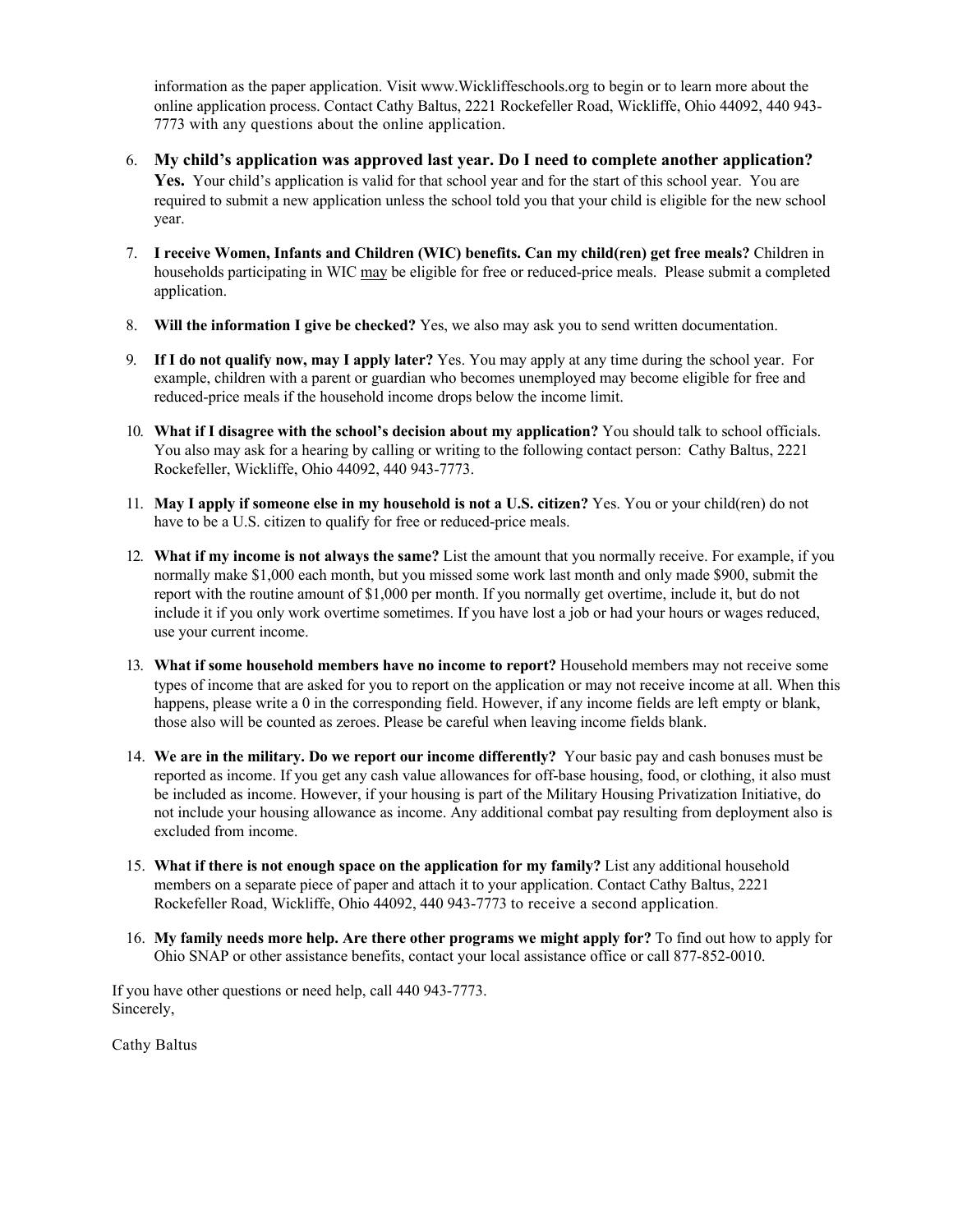# **INSTRUCTIONS FOR APPLYING**

# *A household member is any child or adult living with you.*

### **IF YOUR HOUSEHOLD RECEIVES BENEFITS FROM THE SUPPLEMENTAL NUTRITION ASSISTANCE PROGRAM (SNAP) OR OHIO WORKS FIRST (OWF), FOLLOW THESE INSTRUCTIONS:**

**Part 1:** List all household members and the school name and grade level for each child.

**Part 2:** List the 7-digit case number for any household member (including adults) receiving SNAP or OWF benefits.

**Part 3:** Skip this part.

**Part 4:** Skip this part.

**Part 5:** Sign the form. The last four digits of a Social Security Number are **not** necessary.

Part 6: We are required to ask for information about your children's race and ethnicity. This information is important and helps to make sure we are fully serving our community. Responding to this section is optional and does not affect your children's eligibility for free or reduced-price meals.

### **IF NO ONE IN YOUR HOUSEHOLD RECEIVES SNAP OR OWF BENEFITS AND IF ANY CHILD IN YOUR HOUSEHOLD IS HOMELESS, MIGRANT OR RUNAWAY, FOLLOW THESE INSTRUCTIONS:**

**Part 1:** List all household members and the school name and school grade level for each child.

**Part 2:** Skip this part.

**Part 3:** If any child you are applying for is homeless, migrant, or a runaway, check the appropriate box and call **[Cathy Baltus] at [cathy.baltus@wickliffeschools.org] or [440 943-7773].** If not, skip this part.

**Part 4:** Complete only if a child in your household is not eligible under Part 3. See Instruction for all other households.

**Part 5:** Sign the form. The last four digits of a Social Security Number are **not** necessary if you did not need to complete in part 4. Part 6: We are required to ask for information about your children's race and ethnicity. This information is important and helps to make sure we are fully serving our community. Responding to this section is optional and does not affect your children's eligibility for free or reduced-price meals.

## **IF YOU ARE APPLYING FOR A FOSTER CHILD, FOLLOW THESE INSTRUCTIONS:**

## **If all children in the household are foster children:**

**Part 1:** List all foster children and the school name and grade level for each child. Check the box indicating the child is a foster child.

Part 2: Skip this part.

**Part 3:** Skip this part.

**Part 4:** Skip this part.

**Part 5:** Sign the form. The last four digits of a Social Security Number are **not** necessary.

Part 6: We are required to ask for information about your children's race and ethnicity. This information is important and helps to make sure we are fully serving our community. Responding to this section is optional and does not affect your children's eligibility for free or reduced-price meals.

# **If some children in the household are foster children:**

**Part 1:** List all household members and the name of school and grade level for each child. For any person, including children, with no income, you must check the "No Income" box. Check the box if the child is a foster child.

Part 2: If the household does not have a 7-digit SNAP or OWF case number, skip this part.

**Part 3:** If any child you are applying for is homeless, migrant, or a runaway check the appropriate box and call **[Cathy Baltus] at** 

**[cathy.baltus@wickliffeschools.org] or [440 943-7773].** If not, skip this part.

**Part 4:** Follow these instructions to report total household income from this month or last month.

• **Box 1–Name:** List all household members with income.

• **Box 2** –**Gross Income and how often it was received:** For each household member, list each type of income received for the month. Check the appropriate box to note how often the person receives the income - weekly, every other week, twice a month, or monthly. For earnings, list the gross income - not the take-home pay. Gross income is the amount earned *before* taxes and other deductions and can be found on your pay stubs. For other income, list the amount and check the box to note how often each person received assistance from welfare, child support, alimony, pensions, retirement, Social Security, Supplemental Security Income (SSI), Veteran's benefits (VA benefits), and disability benefits. Under *All Other Income*, list Worker's Compensation, unemployment or strike benefits, regular contributions from people who do not live in your household and any other income. Do not include income from SNAP, FDPIR, WIC, federal education benefits and foster payments received by the family from the placing agency. For ONLY the self-employed, report income after expenses under *Earnings from Work*. This is for your business, farm, or rental property. If you are in the Military Privatized Housing Initiative or receive combat pay, do not include these allowances as income.

Part 5: Adult household member must sign the form and list the last four digits of their Social Security Number (or mark the box if he or she doesn't have one).

**Part 6:** We are required to ask for information about your children's race and ethnicity. This information is important and helps to make sure we are fully serving our community. Responding to this section is optional and does not affect your children's eligibility for free or reduced-price meals.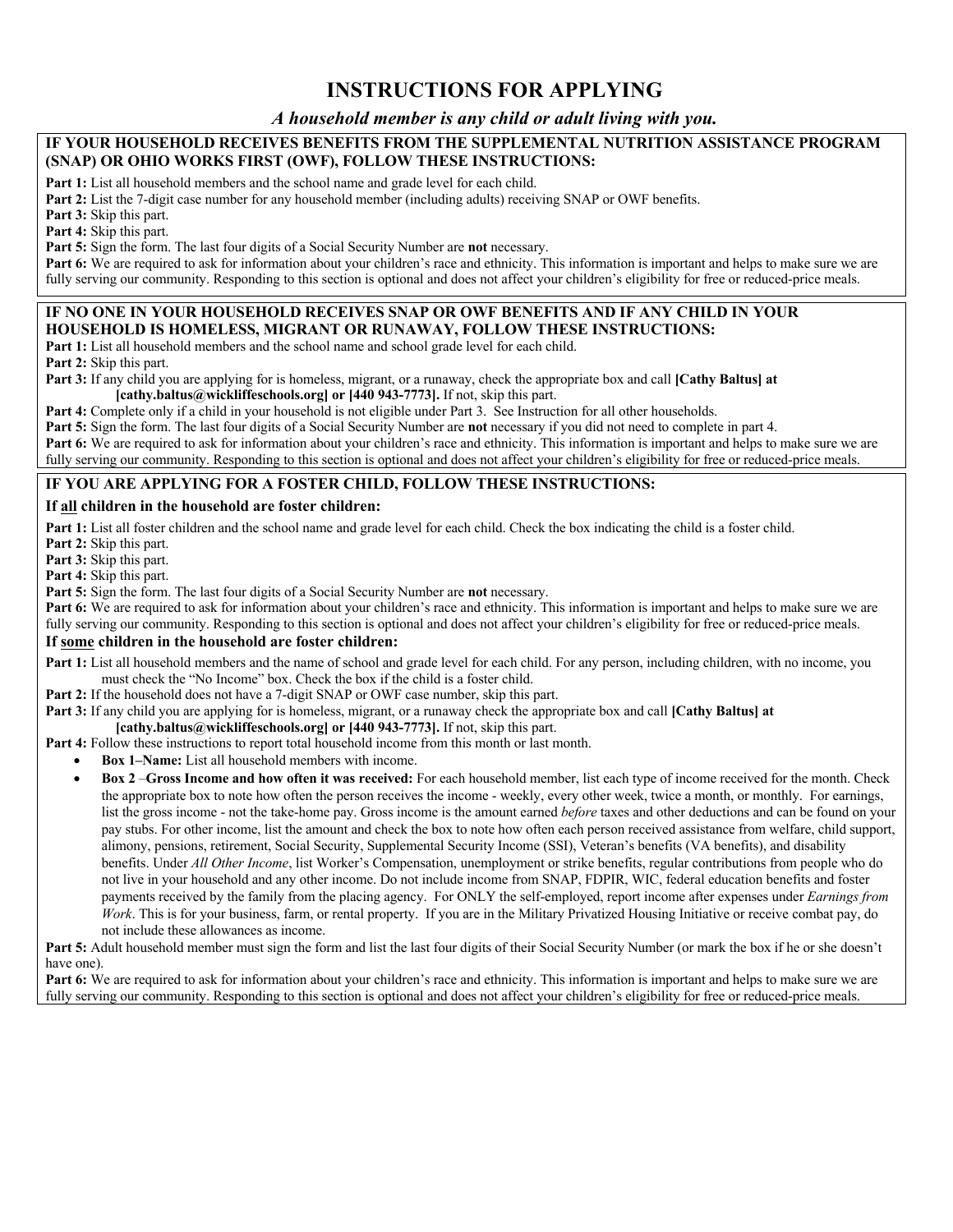### **ALL OTHER HOUSEHOLDS (INCLUDING WIC HOUSEHOLDS) FOLLOW THESE INSTRUCTIONS:**

**Part 1:** List all household members and the school name and grade level for each child. For any person, including children, with no income, you must check the "No Income Box".

Part 2: If the household does not have a SNAP or OWF 7-digit case number, skip this part.

**Part 3:** If any child you are applying for is homeless, migrant, or a runaway check the appropriate box and call **[Cathy Baltus] at** 

**[cathy.baltus@wickliffeschools.org] or [440 943-7773].** If not, skip this part.

Part 4: Follow these instructions to report total household income from this month or last month.

- **Box 1 – Name:** List all household members with income.
- **Box 2** –**Gross Income and how often it was received:** For each household member, list each type of income received for the month. Check the box to note how often the person receives the income—weekly, every other week, twice a month, or monthly. For earnings, be sure to list the gross income - not the take-home pay. Gross income is the amount earned *before* taxes and other deductions and can be found on pay stubs. For other income, list the amount and check the box to note how often each person received assistance from welfare, child support, alimony, pensions, retirement, Social Security, Supplemental Security Income (SSI), Veteran's benefits (VA benefits), and disability benefits. Under *All Other Income*, list Worker's Compensation, unemployment or strike benefits, regular contributions from people who do not live in your household and any other income. Do not include income from SNAP, FDPIR, WIC, federal education benefits and foster payments received by the family from the placing agency. For ONLY the self-employed, report income after expenses under *Earnings from Work.* This is for your business, farm, or rental property. If you are in the Military Privatized Housing Initiative or receive combat pay, do not include these allowances as income.

Part 5: An adult household member must sign the form and list the last four digits of their Social Security Number (or mark the box if he or she doesn't have one).

**Part 6:** We are required to ask for information about your children's race and ethnicity. This information is important and helps to make sure we are fully serving our community. Responding to this section is optional and does not affect your children's eligibility for free or reduced-price meals.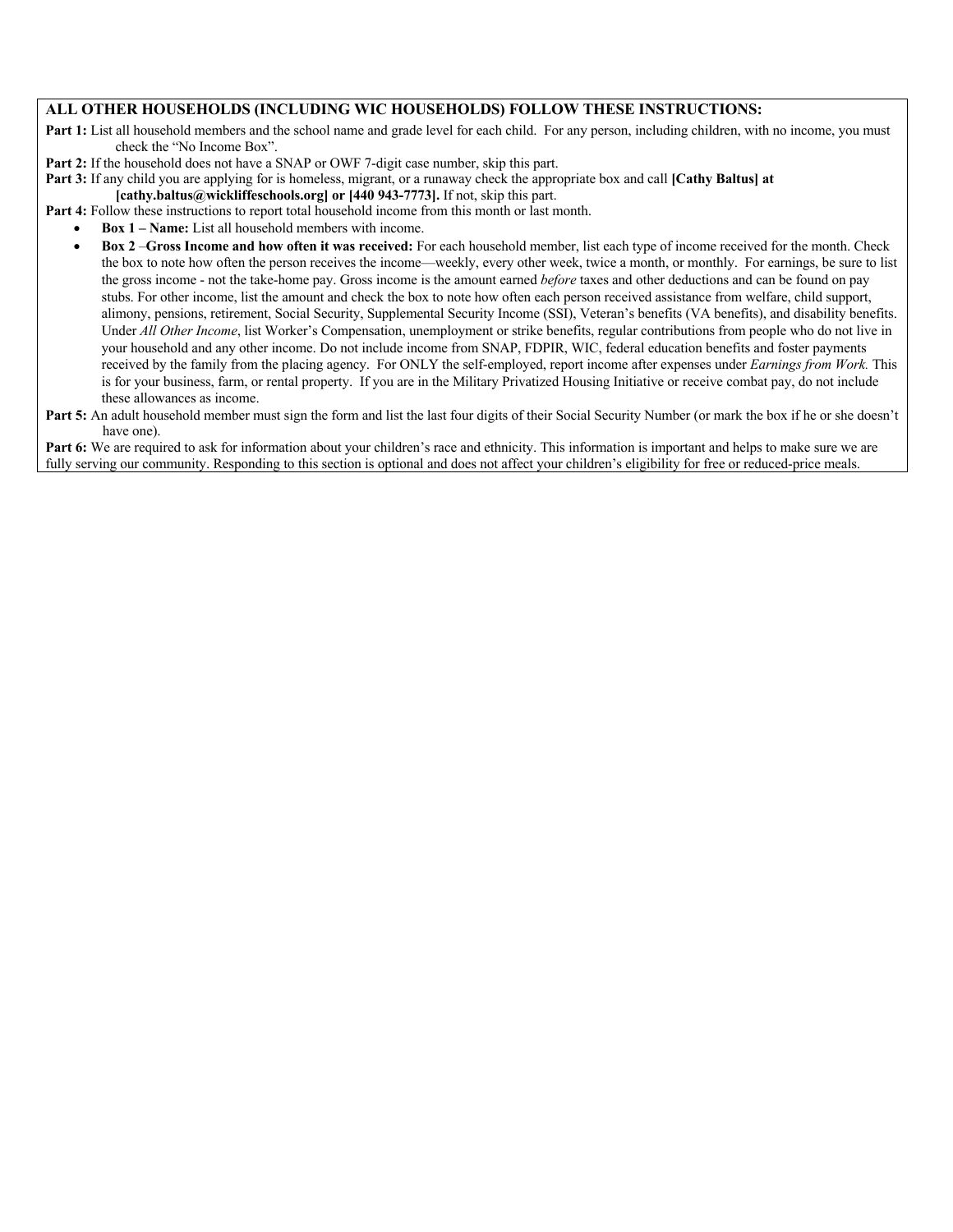# **2021-2022 FREE AND REDUCED-PRICE SCHOOL MEALS APPLICATION**

| Part 1. ALL HOUSEHOLD MEMBERS                                                                                                                                                                                                                                                                                                                                                                                                                                   |                                               |             |                  |                 |          |                                                                                      |        |               |                                                                                                                                                                        |                  |                                                            |        |               |                   |           |              |                                                         |
|-----------------------------------------------------------------------------------------------------------------------------------------------------------------------------------------------------------------------------------------------------------------------------------------------------------------------------------------------------------------------------------------------------------------------------------------------------------------|-----------------------------------------------|-------------|------------------|-----------------|----------|--------------------------------------------------------------------------------------|--------|---------------|------------------------------------------------------------------------------------------------------------------------------------------------------------------------|------------------|------------------------------------------------------------|--------|---------------|-------------------|-----------|--------------|---------------------------------------------------------|
| Names of all household members<br>(First, Middle Initial, Last)                                                                                                                                                                                                                                                                                                                                                                                                 | school.                                       |             |                  |                 |          | Name of school and grade level for each<br>child/or indicate "NA" if child is not in |        |               | Check if a foster child (legal responsibility of<br>welfare agency or court). *If all children listed<br>if<br>below are foster children, skip to Part 5 to sign<br>No |                  |                                                            | Check  |               |                   |           |              |                                                         |
|                                                                                                                                                                                                                                                                                                                                                                                                                                                                 |                                               | School      |                  |                 |          | Grade                                                                                |        |               | this form.                                                                                                                                                             |                  |                                                            |        |               |                   |           |              | Income                                                  |
|                                                                                                                                                                                                                                                                                                                                                                                                                                                                 |                                               |             |                  |                 |          |                                                                                      |        |               |                                                                                                                                                                        |                  |                                                            |        |               |                   |           |              |                                                         |
|                                                                                                                                                                                                                                                                                                                                                                                                                                                                 |                                               |             |                  |                 |          |                                                                                      |        |               |                                                                                                                                                                        |                  |                                                            |        |               |                   |           |              |                                                         |
|                                                                                                                                                                                                                                                                                                                                                                                                                                                                 |                                               |             |                  |                 |          |                                                                                      |        |               |                                                                                                                                                                        |                  |                                                            |        |               |                   |           |              |                                                         |
|                                                                                                                                                                                                                                                                                                                                                                                                                                                                 |                                               |             |                  |                 |          |                                                                                      |        |               |                                                                                                                                                                        |                  |                                                            |        |               |                   |           |              |                                                         |
|                                                                                                                                                                                                                                                                                                                                                                                                                                                                 |                                               |             |                  |                 |          |                                                                                      |        |               |                                                                                                                                                                        |                  |                                                            |        |               |                   |           |              |                                                         |
|                                                                                                                                                                                                                                                                                                                                                                                                                                                                 |                                               |             |                  |                 |          |                                                                                      |        |               |                                                                                                                                                                        |                  |                                                            |        |               |                   |           |              |                                                         |
|                                                                                                                                                                                                                                                                                                                                                                                                                                                                 |                                               |             |                  |                 |          |                                                                                      |        |               |                                                                                                                                                                        |                  |                                                            |        |               |                   |           |              |                                                         |
| Part 2. BENEFITS: If any member of your household receives SNAP or OWF benefits, provide the name and 7 or 10-digit case number for the person<br>who receives benefits and skip to Part 5. If no one receives these benefits, skip to Part 3.                                                                                                                                                                                                                  |                                               |             |                  |                 |          |                                                                                      |        |               |                                                                                                                                                                        |                  |                                                            |        |               |                   |           |              |                                                         |
| NAME:<br>Part 3. If any child you are applying for is homeless, migrant, or a runaway check the appropriate box and call [Cathy Baltus,                                                                                                                                                                                                                                                                                                                         |                                               |             |                  |                 |          | 7-DIGIT CASE NUMBER:                                                                 |        |               |                                                                                                                                                                        |                  |                                                            |        |               |                   |           |              |                                                         |
| cathy.baltus@wickliffeschools.org 440 943-7773].<br>Homeless  <br>Migrant $\Box$<br>Runaway $\square$                                                                                                                                                                                                                                                                                                                                                           |                                               |             |                  |                 |          |                                                                                      |        |               |                                                                                                                                                                        |                  |                                                            |        |               |                   |           |              |                                                         |
| Part 4. TOTAL HOUSEHOLD GROSS INCOME (before deductions). List all income on the same line as the person who receives it.<br>Check the box for how often it is received. Record each income only once.                                                                                                                                                                                                                                                          |                                               |             |                  |                 |          |                                                                                      |        |               |                                                                                                                                                                        |                  |                                                            |        |               |                   |           |              |                                                         |
|                                                                                                                                                                                                                                                                                                                                                                                                                                                                 |                                               |             |                  |                 |          | 2. GROSS INCOME AND HOW OFTEN IT WAS RECEIVED                                        |        |               |                                                                                                                                                                        |                  |                                                            |        |               |                   |           |              | All Other Income                                        |
| 1. NAME                                                                                                                                                                                                                                                                                                                                                                                                                                                         | Earnings<br>from work<br>before<br>deductions | Weekly      | Weeks<br>Every 2 | Twice Monthly   | Monthly  | Welfare, child<br>support,<br>alimony                                                | Weekly | Every 2 Weeks | Twice Monthly                                                                                                                                                          | Monthly          | Pensions,<br>retirement,<br>Social<br>Security,<br>SSI, VA | Weekly | Every 2 Weeks | Twice Monthly     | Monthly   |              | (include<br>frequency, such as<br>"weekly"<br>"monthly" |
| (List all household members with<br>income)                                                                                                                                                                                                                                                                                                                                                                                                                     |                                               |             |                  |                 |          |                                                                                      |        |               |                                                                                                                                                                        |                  | benefits                                                   |        |               |                   |           |              | "quarterly"<br>"annually")                              |
| (Example) Jane Smith                                                                                                                                                                                                                                                                                                                                                                                                                                            | \$200                                         | $\boxtimes$ | $\Box$           |                 | $\Box$   | \$150                                                                                |        | $\boxtimes$   |                                                                                                                                                                        |                  | \$0                                                        |        | $\Box$        |                   |           |              | \$50 / quarterly                                        |
|                                                                                                                                                                                                                                                                                                                                                                                                                                                                 | \$                                            | $\Box$      | $\Box$           | $\Box$ $\Box$ s |          |                                                                                      | $\Box$ | $\Box$        | $\Box$                                                                                                                                                                 | $\Box$           |                                                            | $\Box$ | $\Box$        | $\overline{\Box}$ | $\Box$ \$ |              |                                                         |
|                                                                                                                                                                                                                                                                                                                                                                                                                                                                 | \$                                            | $\Box$      | $\Box$           | $\Box$ $\Box$ s |          |                                                                                      | □      | $\Box$        | $\Box$                                                                                                                                                                 | $\Box$           | $\sqrt{3}$                                                 | $\Box$ | $\Box$        | $\Box$            | $\Box$    | $\vert$ \$   |                                                         |
|                                                                                                                                                                                                                                                                                                                                                                                                                                                                 | <sup>\$</sup>                                 |             | $\Box$ $\Box$    | $\Box$ $\Box$ s |          |                                                                                      | $\Box$ | $\Box$        |                                                                                                                                                                        | $\Box$ $\Box$ \$ |                                                            | $\Box$ | $\Box$        | $\Box$            | $\Box$    |              |                                                         |
|                                                                                                                                                                                                                                                                                                                                                                                                                                                                 | \$                                            | $\Box$      | $\Box$           | $\Box$          | $\Box$ s |                                                                                      | □      | $\Box$        | $\Box$                                                                                                                                                                 | $\Box$           | $\sqrt{S}$                                                 | □      | □             | □                 | $\Box$    | <b>S</b>     |                                                         |
|                                                                                                                                                                                                                                                                                                                                                                                                                                                                 |                                               | $\Box$      | $\Box$           | $\Box$          | $\Box$   | $\mathbb{S}% _{t}\left( t\right) \equiv\mathbb{S}_{t}\left( t\right)$                | $\Box$ | $\Box$        | $\Box$                                                                                                                                                                 | $\Box$           |                                                            | П      | $\Box$        | $\Box$            |           | $\mathbf{s}$ |                                                         |
| Part 5. SIGNATURE AND LAST FOUR DIGITS OF SOCIAL SECURITY NUMBER (ADULT MUST SIGN)<br>An adult household member must sign the application. If Part 4 is completed, the adult signing the form must also list the last four digits of his or<br>her Social Security Number or mark the "I do not have a Social Security Number" box. (See Privacy Act Statement on the back of this page.)                                                                       |                                               |             |                  |                 |          |                                                                                      |        |               |                                                                                                                                                                        |                  |                                                            |        |               |                   |           |              |                                                         |
| I certify (promise) that all information on this application is true and that all income is reported. I understand that the school will receive federal funds based on<br>the information I give. I understand that school officials may verify (check) the information. I understand that deliberate misrepresentation of the information<br>may cause my children to lose meal benefits and I may be subject to prosecution under state and federal statutes. |                                               |             |                  |                 |          |                                                                                      |        |               |                                                                                                                                                                        |                  |                                                            |        |               |                   |           |              |                                                         |
|                                                                                                                                                                                                                                                                                                                                                                                                                                                                 |                                               |             |                  |                 |          |                                                                                      |        |               |                                                                                                                                                                        |                  |                                                            |        |               |                   |           |              |                                                         |
| Address: Phone Number: Phone Number: Phone Number:                                                                                                                                                                                                                                                                                                                                                                                                              |                                               |             |                  |                 |          |                                                                                      |        |               |                                                                                                                                                                        |                  |                                                            |        |               |                   |           |              |                                                         |
| □ I do not have a Social Security Number                                                                                                                                                                                                                                                                                                                                                                                                                        |                                               |             |                  |                 |          |                                                                                      |        |               |                                                                                                                                                                        |                  |                                                            |        |               |                   |           |              |                                                         |
| Part 6. Children's ethnic and racial identities. We are required to ask for information about your children's race and ethnicity. This information is<br>important and helps to make sure we are fully serving our community. Responding to this section is optional and does not affect your children's<br>eligibility for free or reduced-price meals.                                                                                                        |                                               |             |                  |                 |          |                                                                                      |        |               |                                                                                                                                                                        |                  |                                                            |        |               |                   |           |              |                                                         |
| Choose one ethnicity:                                                                                                                                                                                                                                                                                                                                                                                                                                           |                                               |             |                  |                 |          | Choose one or more (regardless of ethnicity):                                        |        |               |                                                                                                                                                                        |                  |                                                            |        |               |                   |           |              |                                                         |
| Hispanic/Latino<br>American Indian or Alaska Native<br>Asian<br><b>Black or African American</b><br>White<br>Not Hispanic/Latino<br>Native Hawaiian or other Pacific Islander                                                                                                                                                                                                                                                                                   |                                               |             |                  |                 |          |                                                                                      |        |               |                                                                                                                                                                        |                  |                                                            |        |               |                   |           |              |                                                         |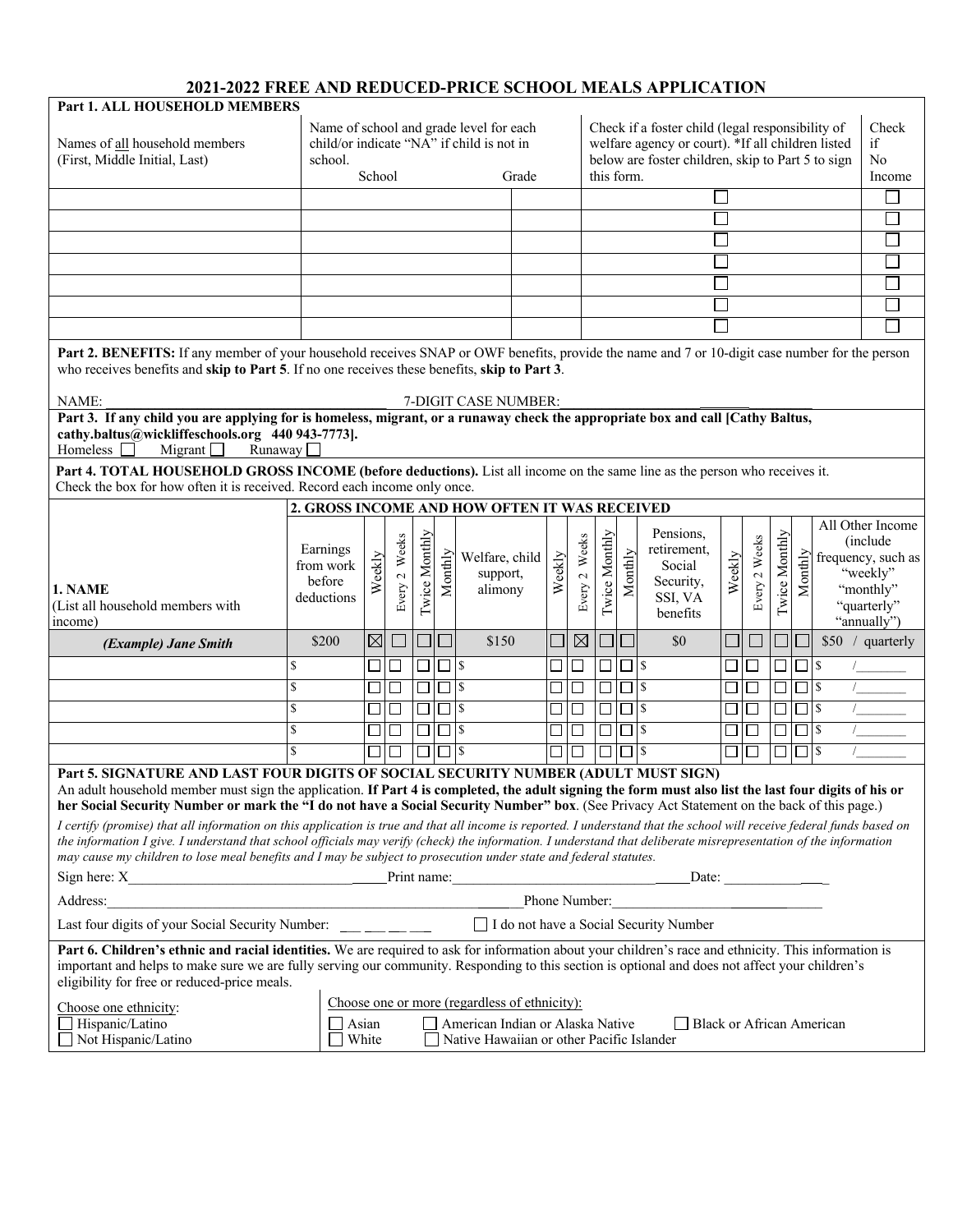| Do not complete this section. Intended for school use only.<br>Annual Income Conversion: Weekly x 52, Every 2 Weeks x 26, Twice A Month x 24 Monthly x 12 |                                             |  |  |  |  |  |  |
|-----------------------------------------------------------------------------------------------------------------------------------------------------------|---------------------------------------------|--|--|--|--|--|--|
| Per: Week, Every 2 Weeks, Twice per Month, Nonth, Year Household size:<br>Total Income:                                                                   |                                             |  |  |  |  |  |  |
| Categorical Eligibility: Date Withdrawn: Eligibility: Free Reduced Denied Reason:                                                                         |                                             |  |  |  |  |  |  |
| Determining/Approval Official's Signature:                                                                                                                | Date:                                       |  |  |  |  |  |  |
| Confirming Official's Signature:                                                                                                                          | Date:                                       |  |  |  |  |  |  |
|                                                                                                                                                           | Date:                                       |  |  |  |  |  |  |
| 2 <sup>nd</sup> Notice Sent:<br>Response Date:<br>If selected for Verification, Date Verification Notice Sent:                                            | Results Sent:                               |  |  |  |  |  |  |
| Free to Paid<br>Verification Result: No Change<br>Free to Reduced Price                                                                                   | Reduced Price to Free Reduced Price to Paid |  |  |  |  |  |  |

Your children may qualify for free or reduced-price meals if your household income falls at or below the limits on this chart:

| INCOME ELIGIBILITY GUIDELINES |          |         |        |  |  |  |  |  |
|-------------------------------|----------|---------|--------|--|--|--|--|--|
| Household size                | Yearly   | Monthly | Weekly |  |  |  |  |  |
| 1                             | \$23,828 | \$1,986 | \$459  |  |  |  |  |  |
| $\overline{2}$                | 32,227   | 2,686   | 620    |  |  |  |  |  |
| 3                             | 40,626   | 3,386   | 782    |  |  |  |  |  |
| 4                             | 49,025   | 4,086   | 943    |  |  |  |  |  |
| 5                             | 57,424   | 4,786   | 1,105  |  |  |  |  |  |
| 6                             | 65,823   | 5,486   | 1,266  |  |  |  |  |  |
| 7                             | 74,222   | 6,186   | 1,428  |  |  |  |  |  |
| 8                             | 82,621   | 6,886   | 1,589  |  |  |  |  |  |
| Each additional person:       | 8,288    | 691     | 160    |  |  |  |  |  |

### **Privacy Act Statement: This explains how we will use the information you give us.**

The Richard B. Russell National School Lunch Act requires the information on this application. You are not required to provide information, but if information is not provided, the state agency cannot approve your child for free or reduced-price meals. You must include the last four digits of the social security number of the adult household member who signs the application. The last four digits of the social security number is not required when you apply on behalf of a foster child or you list a Supplemental Nutrition Assistance Program (SNAP), Ohio Works First (OWF) case number or other identifier for your child or when you indicate that the adult household member signing the application does not have a social security number. We will use your information to determine if your child is eligible for free or reduced price meals, and for administration and enforcement of the lunch and breakfast programs. We may share your eligibility information with education, health, and nutrition programs to help them evaluate, fund, or determine benefits for their programs, auditors for program reviews, and law enforcement officials to help them look into violations of program rules.

In accordance with Federal civil rights law and U.S. Department of Agriculture (USDA) civil rights regulations and policies, the USDA, its Agencies, offices, and employees, and institutions participating in or administering USDA programs are prohibited from discriminating based on race, color, national origin, sex, disability, age, or reprisal or retaliation for prior civil rights activity in any program or activity conducted or funded by USDA.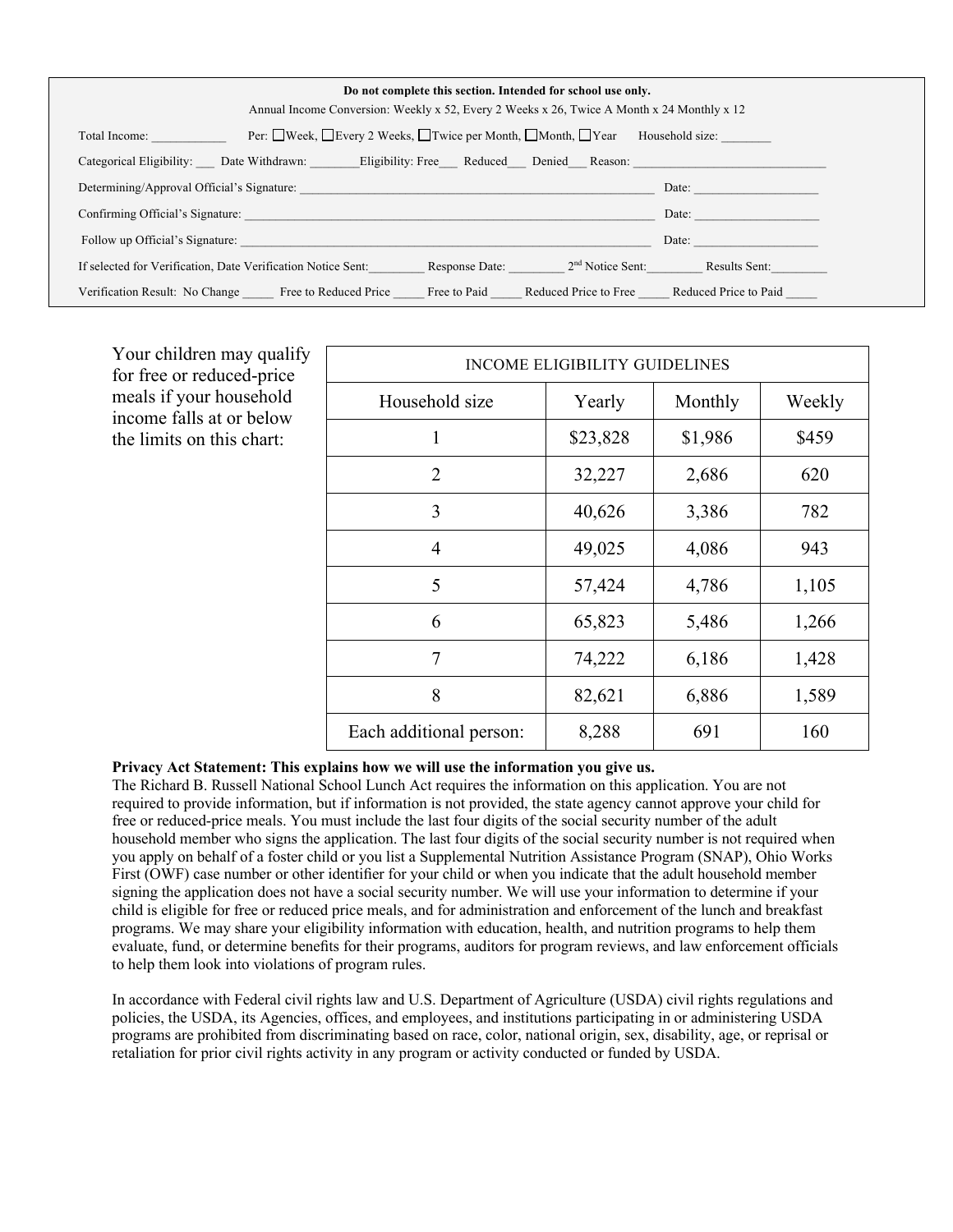Persons with disabilities who require alternative means of communication for program information (e.g. Braille, large print, audiotape, American Sign Language, etc.), should contact the Agency (State or local) where they applied for benefits. Individuals who are deaf, hard of hearing or have speech disabilities may contact USDA through the Federal Relay Service at (800) 877-8339. Additionally, program information may be made available in languages other than English.

To file a program complaint of discrimination, complete the USDA Program Discrimination Complaint Form, (AD-3027) found online at: How to File a Complaint, and at any USDA office, or write a letter addressed to USDA and provide in the letter all of the information requested in the form. To request a copy of the complaint form, call (866) 632-9992. Submit your completed form or letter to USDA by:

- (1) mail: U.S. Department of Agriculture Office of the Assistant Secretary for Civil Rights 1400 Independence Avenue, SW Washington, D.C. 20250-9410;
- (2) fax: (202) 690-7442; or
- (3) email: program.intake@usda.gov.

This institution is an equal opportunity provider.